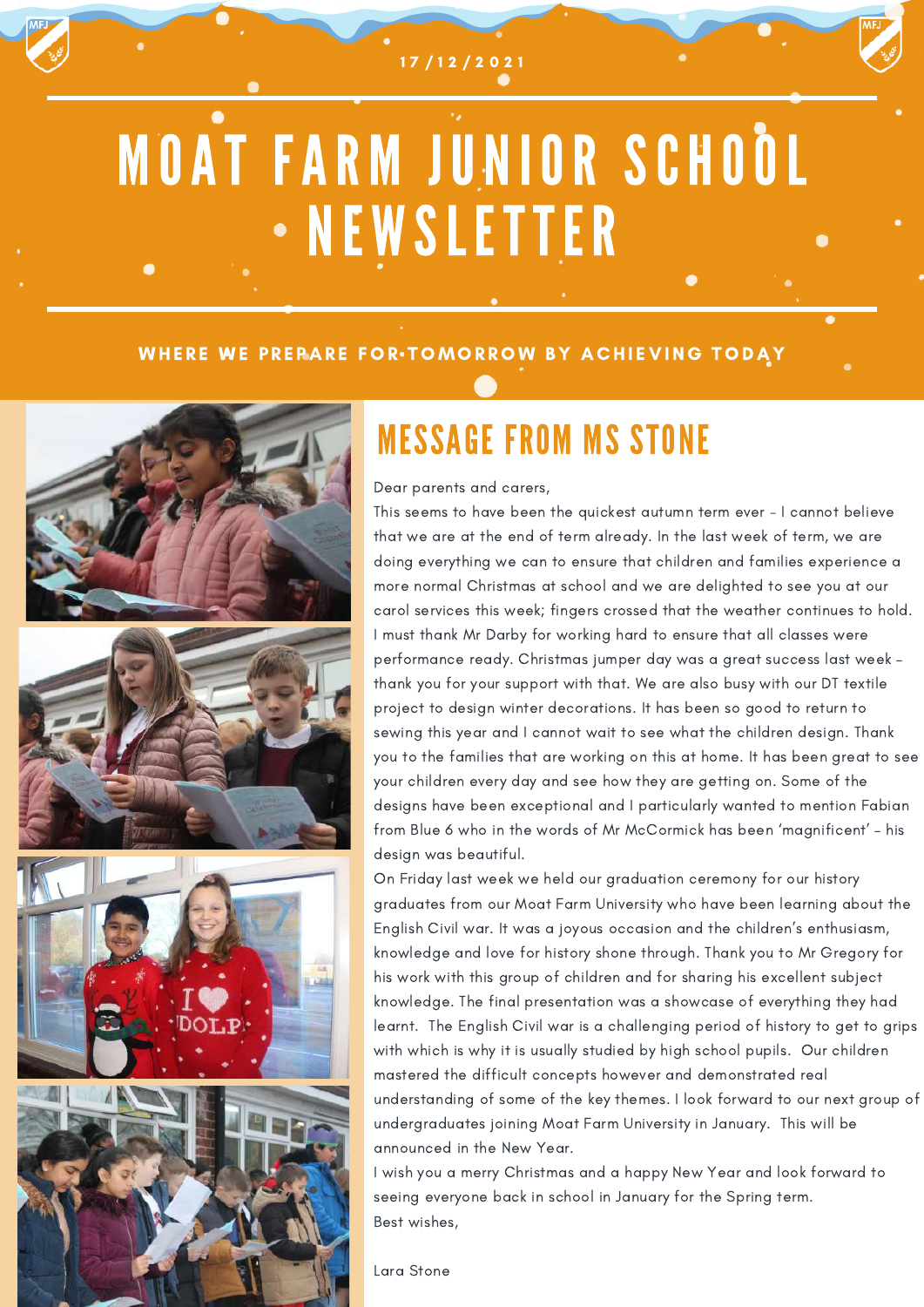### THIS WEEK IN PICTURES

















Acceptance | Optimism | Achievement









Website: www.moatfarm-jun.sandwell.sch.uk Tel: 0121 552 1215 Email: contact@moatfarm-jun.sandwell.sch.uk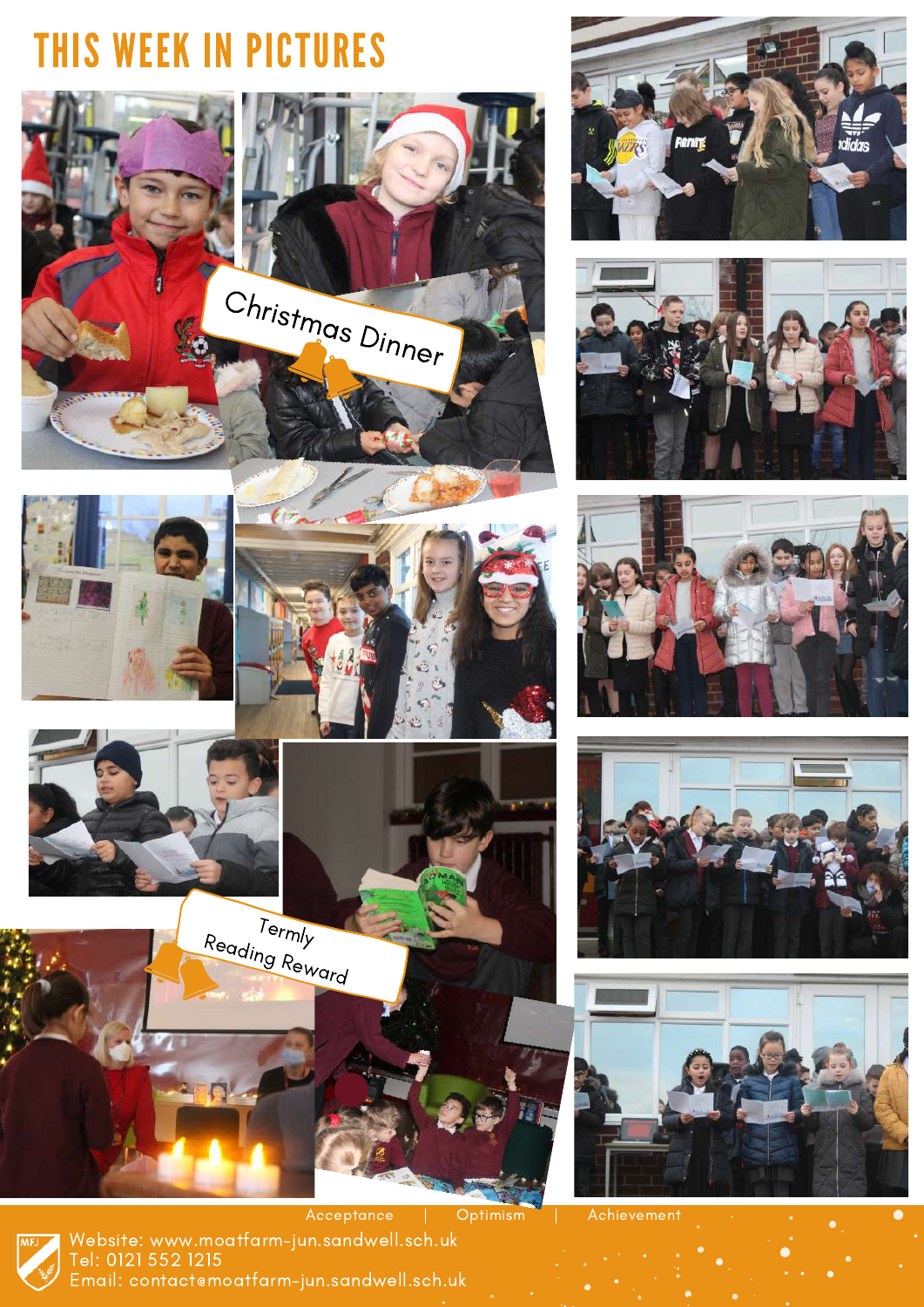

Website: www.moatfarm-jun.sandwell.sch.uk Tel: 0121 552 1215 Email: contact@moatfarm-jun.sandwell.sch.uk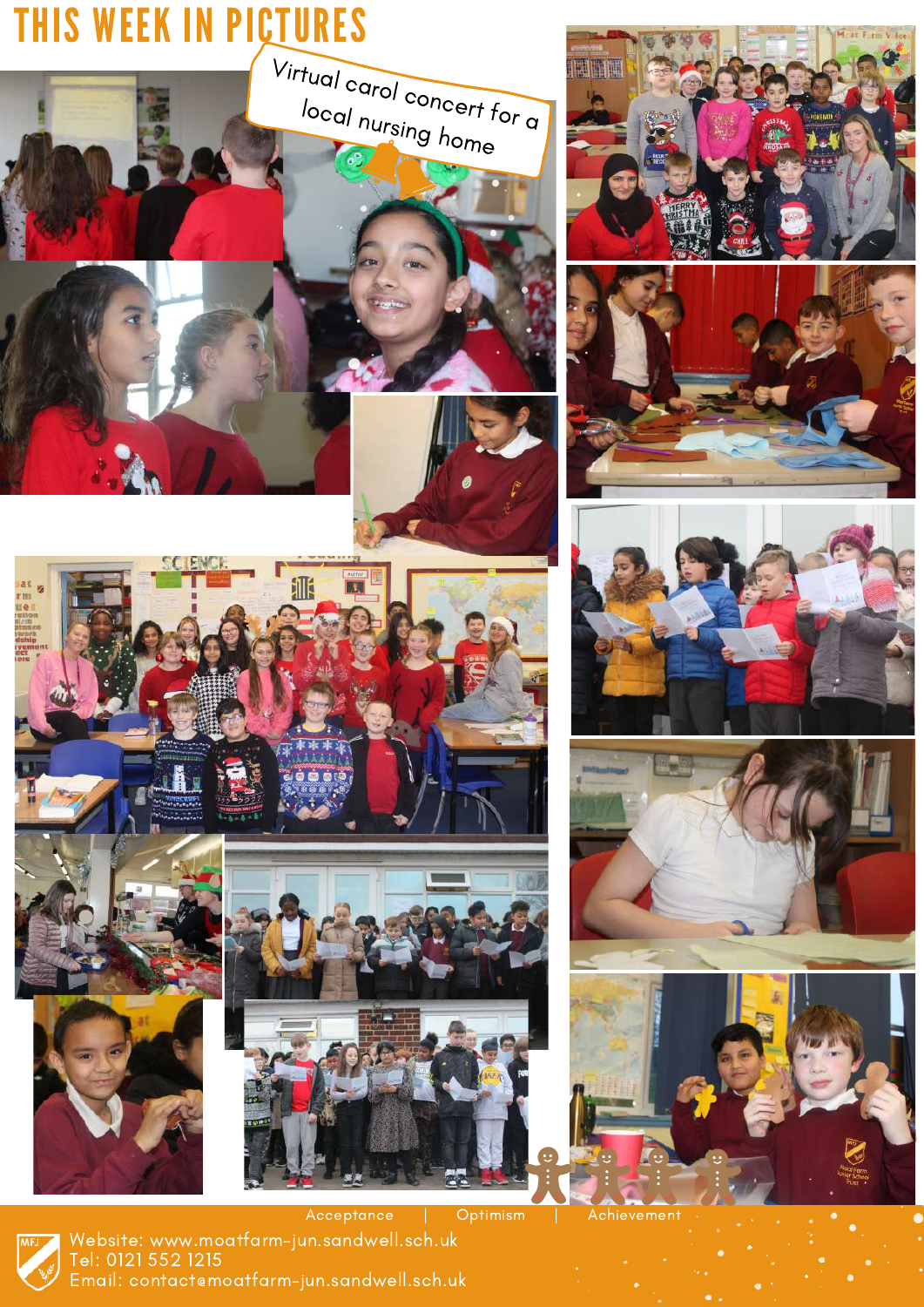

6R – Olivia E

6Y - Gracie B

Website: www.moatfarm-jun.sandwell.sch.uk Tel: 0121 552 1215 Email: contact@moatfarm-jun.sandwell.sch.uk

Acceptance | Optimism | Achievement